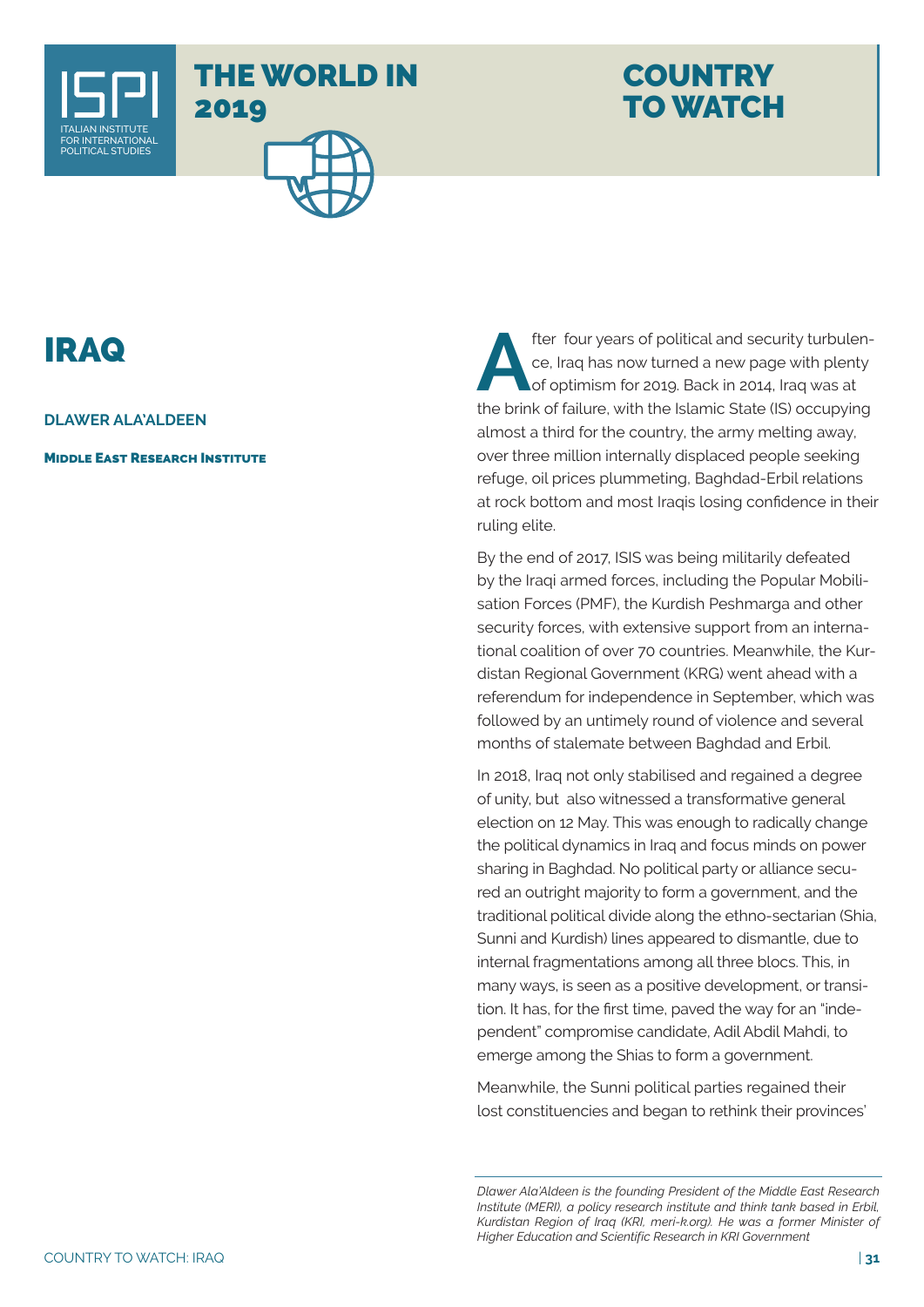future relations with the central government. Whereas people in the southern, Shia-dominated provinces (such as Basrah) started a series of protests against poor governance and lack of services, adding to healthy pressure on the government to focus their attention on people's priorities. The Kurdish political parties made serious efforts to return to Baghdad with genuine commitment to share power and make the political process work for everyone. The Kurds new enthusiasm for Baghdad will likely lead to great improvement in Baghdad-Erbil relations.

**ITALIAN INSTITUTE<br>FOR INTERNATIONAL POLITICAL STUDIES** 

These were the positive signs that gave the local and international communities a strong sense of optimism about the future of Iraq, the roles it can play in the Middle East and the business opportunities it can provide. After all, Iraq is a middle income country with a vast wealth of natural and human resources.

Unfortunately, the process of forming a government in Baghdad has become extremely protracted and, to date, the new Cabinet remains incomplete with several important ministries vacant. The new Prime Minister (PM) has been unable to break through the ethno-sectarian barriers or win the confidence of a clear majority in the Parliament. He found himself between a rock and a hard place, unable to convince his earlier supporters, particularly the Sadrists (Sairoon bloc, followers of the cleric Muqtada Al-Sadir) and the Patriotic Union of Kurdistan (PUK), to vote for his candidates whom he selected among the opposing blocs for the vacant ministries. In the process, the PM has not only begun to lose the confidence of his backers, but also of the general public who find him either too distracted or too indecisive to overcome major barriers.

Therefore, one can predict that these vicious political circles will continue well into 2019 with unpredictable consequences. At best, Mahdi's government, which

does not have any parliamentary bloc of its own, will linger along and fight every step of the way. At worst, pressure may mount, leading to public protests, possibly fuelled by the Sadrists and triggered by the heat of summer, poor electricity and water shortage (especially after Turkey starts filling its Dams). These may ultimately lead to the downfall of the Mahdi Cabinet, throwing the political process in disarray once again, with calls for a new election or even eruption of violence. Clearly, such nightmare scenarios are in no one's interest, hence the general sense of optimism.

The Kurdistan Region of Iraq (KRI) also witnessed an important election, in September, 2018, which is likely to change the composition of the next KRG Cabinet and the Region's political dynamics. The process for the formation of the KRG Cabinet also promises to be protracted and move well into early 2019, but its composition and future performance would be far more predictable than that of Baghdad's.

The Kurdistan Democratic Party (KDP) secured 45 of the 100 core seats, and the KDP's close allies among the Christian and Turkman minorities won all of the 11 allocated (quota) seats. The KDP also decided, without consulting with its potential coalition partners (including the traditional partner in power, the PUK), to reactivate the presidency of the KRG after it was frozen in November 2017. The party nominated incumbent KRG PM, Nechirvan Barzani, for President and the current head of intelligence services, Masrour Barzani, for PM. Moreover, and much against previous expectations, the KDP is now inviting the opposition party, Gorran (Change) movement, to join the government, in a clear effort to dilute the PUK's share of the government, a prospect that has not necessarily been contemplated by the PUK which controls the

## HE WORLD IN 2019